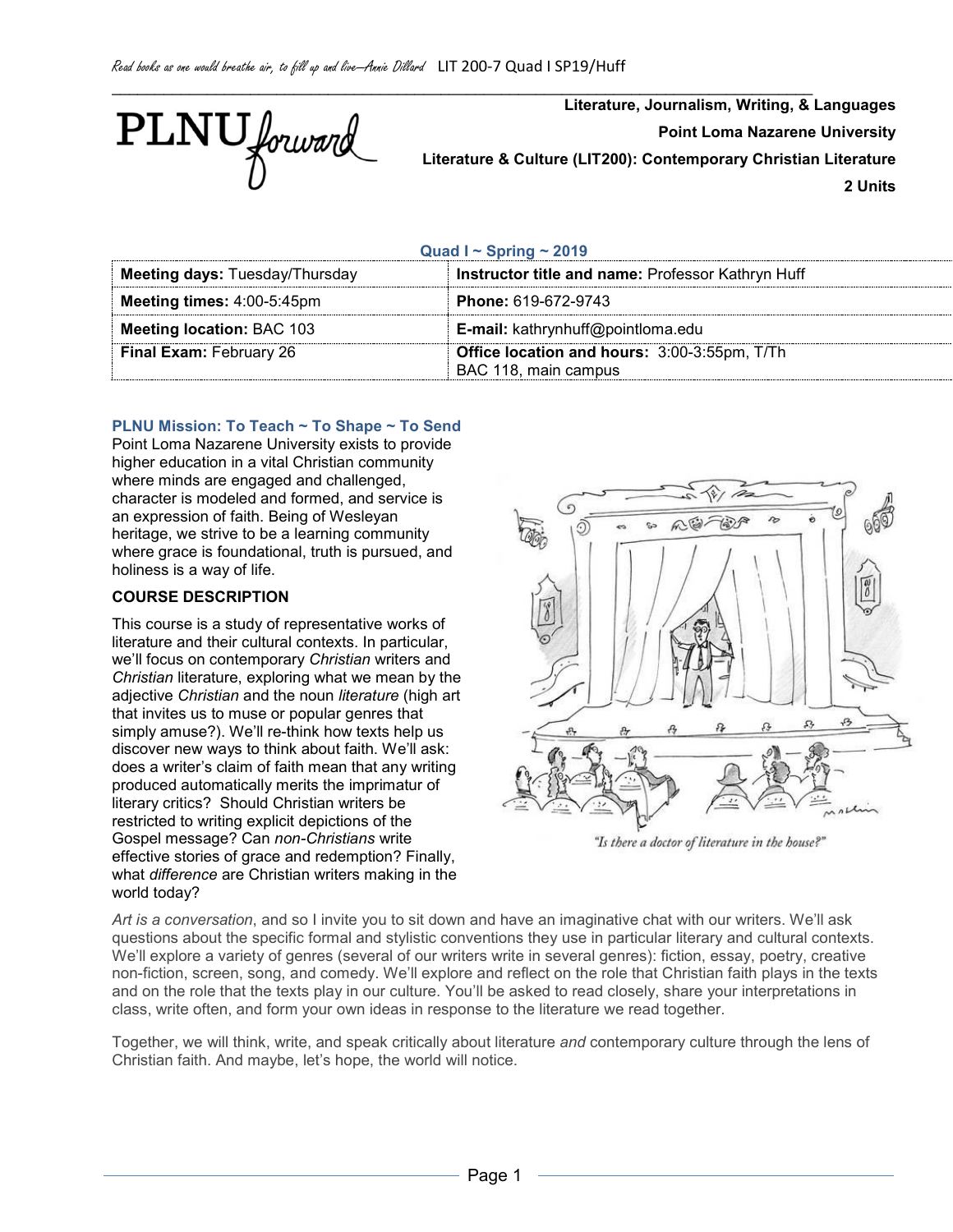# Read books as one would breathe air, to fill up and live—Annie Dillard LIT 200-7 Quad I SP19/Huff REQUIRED TEXTS AND RECOMMENDED STUDY RESOURCES

- 1. *Lila,* by Marilynne Robinson. Farrar, Staus and Giroux, 2014.
- 2. *Boxers* and *Saints,* by Gene Luen Yang. First Second, 2013. [Note: These are two separate books. May be purchased as a boxed set.]
- 3. Online sources and Canvas files. It will be your responsibility to download and print out assigned readings from links and files in Canvas. You will need to read closely, making notes in the margins, underlining or highlighting, and commenting upon the texts. Bring the reading packets to class the day listed on the schedule.
- 4. Videos on Canvas.
- 5. Materials:
	- a. Access to a computer
	- b. Cell phone—bring to every class session (if you don't have a cell phone, bring a laptop)
	- c. Access to a working printer
	- d. College-ruled notebook paper and one 3-ring binder that will house:
		- i. Your course anthology in which you will compile all your printed class texts.
		- ii. Your reading journal [\*See option "e" below.] No need to remove any pages. Can be sheets of paper stapled together.
		- iii. Your collection of handwritten class notes. [Optional: The Cornell/Sketchnote method is a highly effective format for either the Reading Journal or your Notes. See the instructions in the Student Resources Module.]
	- e. Optional separate reading journal notebook: One *slim* notebook or personal journal, any binding type. Feel free to personalize as you like.
- 6. Approximately \$15-\$20 to cover your printing costs for readings and your essays. The copy center can print quickly, reliably, and cheaply. If you email your file in advance, you can pick up the next day.

## **COURSE LEARNING OUTCOMES**

This course will help you learn and apply key concepts and skills in literary studies so that you can engage with the concept of faith in contemporary Christian literature in meaningful, transformative ways. If you invest yourself fully, you should finish this course being able to:

| <b>Course Learning Outcomes</b>                                                                                                                                                                                                                                                                                                                                                                          | <b>IDEA</b> outcomes                                                                                                                                                                                                                                                                                                                                               | Assessment of<br>Learning                                                                                                                                        |
|----------------------------------------------------------------------------------------------------------------------------------------------------------------------------------------------------------------------------------------------------------------------------------------------------------------------------------------------------------------------------------------------------------|--------------------------------------------------------------------------------------------------------------------------------------------------------------------------------------------------------------------------------------------------------------------------------------------------------------------------------------------------------------------|------------------------------------------------------------------------------------------------------------------------------------------------------------------|
| 1. Closely read (comprehension, analysis)<br>and critically analyze (analysis) texts in their<br>original languages and/or in<br>translation. (GELO 1d, 2b) (PLO 2, 3, 4)                                                                                                                                                                                                                                | Develop skill in expressing yourself orally or in writing<br>$\bullet$<br>Analyze and critically evaluate ideas, arguments, and<br>points of view                                                                                                                                                                                                                  | <b>TB Assignments</b><br><b>Final Presentation</b><br>Reading Journal<br><b>Final Exam</b><br><b>Class Discussion</b>                                            |
| 2. Recall (knowledge), identify (knowledge),<br>and use (application) fundamental concepts<br>of literary study to read and discuss texts<br>a. Standard literary terminology<br>b. Modes/genres of literature<br>c. Elements of literary genres<br>d. Literary periods (dates, writers,<br>characteristics, and important<br>developments)<br>e. Extra-literary research (GELO<br>1d, 2b) (PLO 2, 3, 4) | Gain a basic understanding of the subject (e.g., factual<br>$\bullet$<br>knowledge, methods, principles, generalizations,<br>theories)                                                                                                                                                                                                                             | Games<br><b>TB Assignments</b><br><b>Class Discussion</b><br>Reading Journal<br>Reading quizzes<br><b>Final Presentation</b><br>Final Exam                       |
| 3. Connect (synthesis) the works with their<br>own lives and with the social, cultural, and<br>historical contexts of the works and their<br>authors. (GELO 1d, 2b) (PLO 1)                                                                                                                                                                                                                              | Apply course material (to improve thinking,<br>problem solving, and decisions)<br>Gain a broader understanding and appreciation of<br>$\bullet$<br>intellectual/cultural activity (music, science,<br>literature, etc.)<br>Develop knowledge and understanding of diverse<br>٠<br>perspectives, global awareness, or other cultures<br>Develop creative capacities | <b>Class Discussions</b><br><b>TB Assignments</b><br><b>Reading Journal</b><br>Polls<br><b>Reading Quizzes</b><br><b>Final Presentation</b><br><b>Final Exam</b> |

#### **ASSIGNMENTS AND GRADING**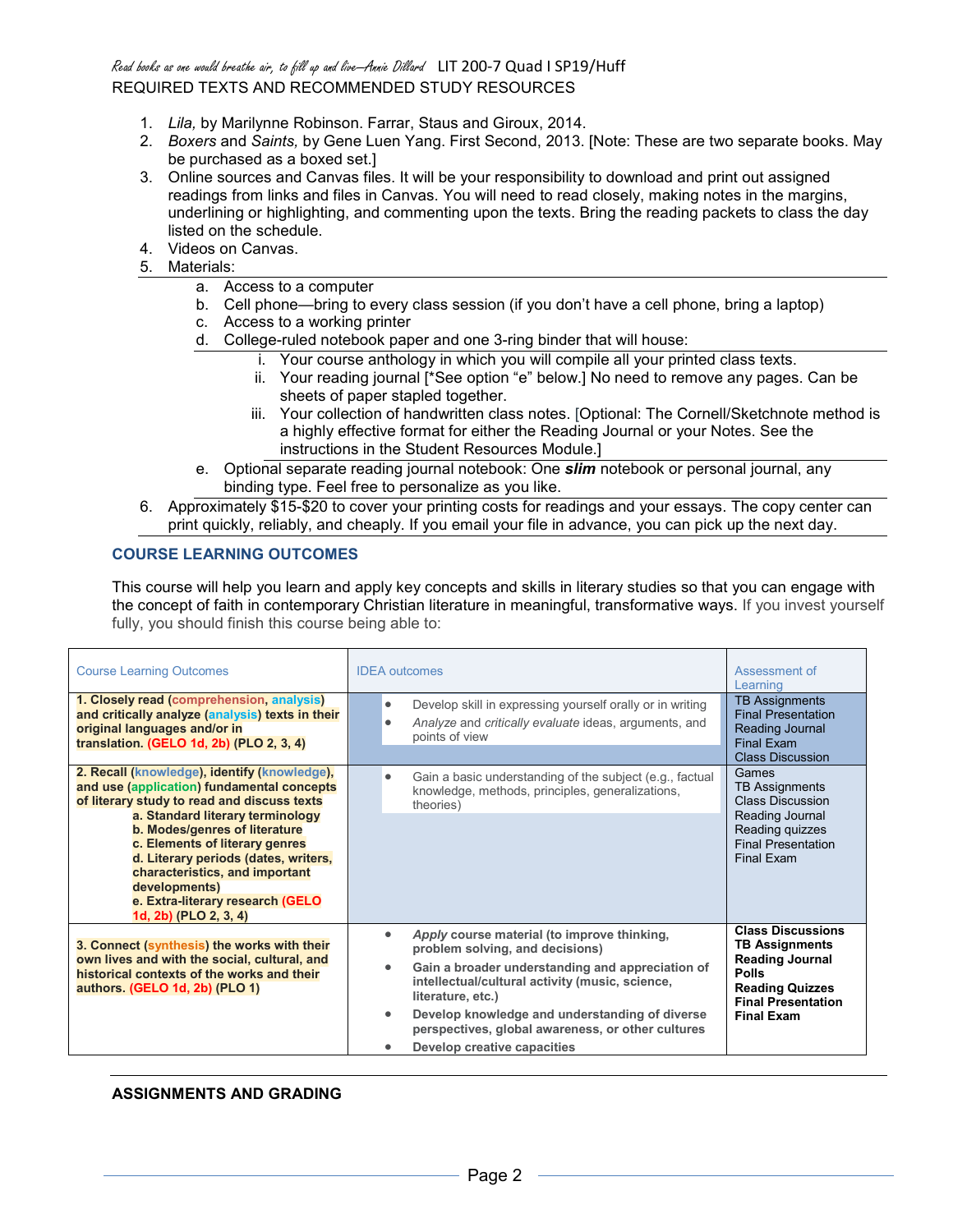| <b>Assignment Categories</b>               | <b>Grading Percentages</b> | <b>Grade scale:</b>                          |
|--------------------------------------------|----------------------------|----------------------------------------------|
| Attendance/Engagement                      | 10%                        | A=93-100<br>$A = 92 - 90$                    |
| Binder & Reading Journal                   | 15%                        | $B+=87-89$                                   |
| <b>Reading Quizzes</b>                     | 10%                        | B=83-86<br>$B = 80 - 82$                     |
| <b>TS/IS Formal Writing</b><br>Assignments | 40%                        | $C+=77-79$<br>$C = 73 - 76$                  |
| <b>Final Presentation</b>                  | 10%                        | $C = 70 - 72$<br>$D+=67-69$                  |
| Final Exam                                 | 15%                        | $D = 63 - 66$<br>$D = 60 - 62$<br>$F = 0.59$ |

# **Assignment Descriptions**

**Engagement (10%):** Excellent attendance, punctuality, and *active* participation in discussions, activities, and group projects. Voluntarily ask questions, engage with ideas of fellow classmates, and offer responses to the readings that show insight and honest interaction with the readings. Make sure I know what your voice sounds like by the end of the quad. Being on an electronic device while others are talking or during activities is disrespectful and reduces the total points earned for engagement. I cannot record points for a silent voice that has not participated in discussions or for ears that have not listened attentively to lectures, videos, or others. Unplug and tune in, i.e. invest in your own learning.

**Binder& Reading Journal (15%):** Hole-punch and add each annotated text to your binder (excluding the novels). Your textual annotations and reading journal will prompt you to write regularly and to practice the art of critical, close, and slow reading. Unless given accommodations by the DRC, you will write your notes and journal by hand. The binder will be your space to respond to the course readings and to record your evolving thoughts and feelings about faith in literature. For your Reading Journal, you will number, date, and write entries in response to the readings outlined on the syllabus. The Binder & Journal will be collected together once at mid-quad and once at the end of the quad, as noted on the schedule. Assessed holistically for completeness and depth of engagement with the readings, class activities, and lectures.

**Reading Quizzes (RQ, 10%):** Short-answer Canvas quizzes given at the beginning of class on days listed in the schedule. 10 quizzes total. Laptop or Canvas phone app required. No makeups. **Option:** Say you are absent or didn't read the assigned texts on a certain day, and you miss an RQ. Here's a solution: in lieu of up to two reading quizzes, you may read, listen to, or watch one of the supplemental materials in the modules, write a one-page literary analysis of the literary devices used in the piece, and discuss why or why not you think it qualifies as "Christian" fine art. (Note: You may also choose to watch any "Christian" film on DVD, Netflix, Hulu, YouTube, or Amazon Prime, and write your analysis of the film). If you have a disability, please let me know so we can arrange an alternate quiz format that will work for you.

# **2 They Say/I Say Formal Writing Assignments (40% total, 200 points each):**

- $\triangleright$  Building our idea that art is a conversation, at mid-quad you will "talk back" to one text that you will select from one of our class readings. Your first TS/IS will focus on one text from poetry, fiction, or creative non-fiction. Your second TS/IS will focus on one text from essay, drama, lyrics, or comedy. Each TS/IS will have two distinct parts:
	- 1. **They Say (100pts):** Write a focused, researched 2-4 page (approx. 700-1000 words) argument about your chosen text in which you analyze one or more literary elements that are key to your understanding of the text. In your introduction, state the author, the specific text, and the literary element/s you are focusing on. Assert a fresh claim (thesis) about how the writer's use of the literary device supports and enhances the text's theme, and state the effect that that device has on the reader. Support your claim with specific evidence (quoted lines and details) from the text as well as researched support from at least one expert in literary criticism (scholarly source). Make sure that all quoted material is seamlessly incorporated into your argument. Use proper introductions, citations, punctuation (quote marks, etc.), signal phrases, and explanations of the significance of the evidence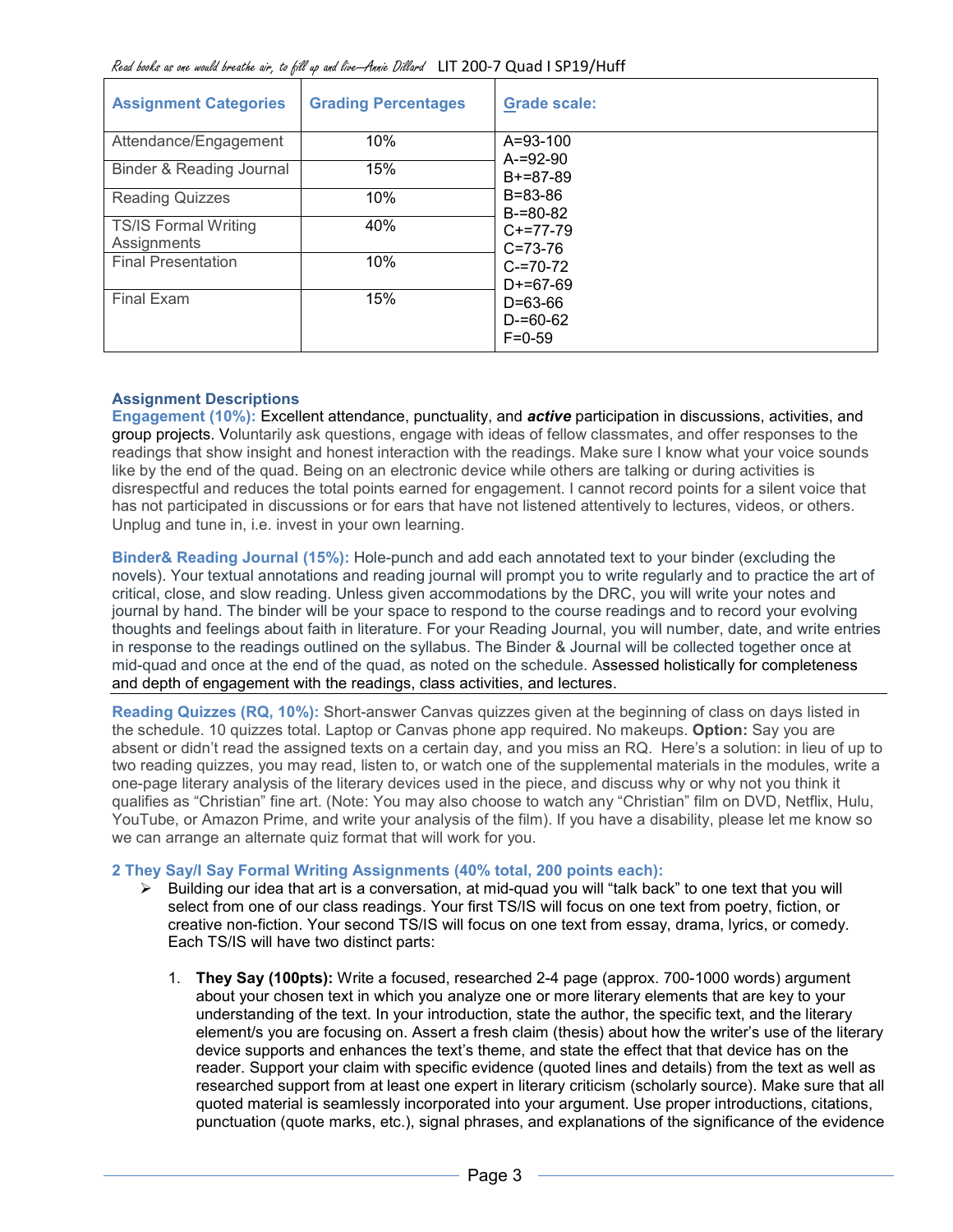Read books as one would breathe air, to fill up and live—Annie Dillard LIT 200-7 Quad I SP19/Huff

in support of your thesis. Visit the Ryan Library librarians if you need assistance in locating scholarly sources.

Purpose: Formal scholarship. Refer to the guidelines in the handout for writing about literature. Use an appropriately formal tone (i.e.  $3^{rd}$ -person objective point of view; no  $1^{st}$  person, no slang, no contractions). Type and format papers using  $8<sup>th</sup>$  ed. MLA style: 12-point Times New Roman, single sided, double-spaced, MLA heading, running header, 1" margins, correctly documented in-text citations and Works Cited page. See OWL Purdue online, me, or our wonderful librarians in our Ryan Library for correct format. Carefully edit and proofread for organization, logic, sentence structure, punctuation, MLA literary present tense, and Standard American English usage. Back claims with textual evidence. This is not a writing course, but because you have already learned how to write and research like a scholar in your composition class, I do expect university-level critical thinking and writing in this course. Superficial thinking, lackluster writing skills, lack of serious scholarship, lack of documentation, and lack of specific textual evidence make me grumpy. I will not tell you how to interpret texts, but I will insist that you think analytically and support your claims/opinions with evidence from the texts we read. Rubrics for each assignment are posted on Canvas with their corresponding assignment.

2. **I Say (100pts):** Write a creative piece (your stylistic choice of length) in response to and in the same genre as your selected text. You can even write a "sequel" to your chosen text. Apply and incorporate into your piece any literary elements that we have studied that suit the art you are creating. Practice the art and craft of creative writing. Imagine. Render your ideas in images that appeal to the five senses. Have fun. At the end of your response, write a reflective artist's statement that discusses your writing process and literary devices you consciously used in your creative piece (Your artist's reflection should be approx.250-300 words).

Purpose: Informal/Creative. It will be appropriate to use whatever point of view and level of diction seems best suited to your creative piece. Use 1<sup>st</sup> person singular PoV for your artist's statement.

Due dates for each TS/IS are listed on the syllabus. Upload Word file to Canvas. Option: For extra credit, you may bring a print copy to class and read (or sing, act, or show a video of) your creative piece to us on the due date.

- **FINAL PRESENTATION (10%, 100 points):** Toward the end of the quad, I will put out signup sheets, and you will choose a final presentation group. Your group will choose one writer that we *have not yet* covered in one of the genres that we *have* covered. As a group, you will present **one** of the following two options:
	- o **Research presentation:** For your selected genre, research a writer your group believes should be added to our anthology. In the context of our working definition of what it means to be a contemporary Christian writer, explain why you believe your writer is should be included in our anthology as a writer of fine Christian art (how does the writer make us muse about themes of faith and the human condition?), provide a short bio, analyze and evaluate the writer's unique literary techniques or style, share a key video clip so we can hear the writer or their words, and discuss what important contribution your writer is making to our culture. You may want to try to contact your writer for added insight and coolness. Include some form of visual presentation (e.g. video clip of the writer, emaze, PowerPoint, Prezi, the writer in person!, etc.). Be sure to include a slide for your Works Cited. Provide a handout (50 copies) of selected text. The group leader should upload the visual presentation to Canvas. 10-12 minute presentation. For the individual portion, write a one-page statement in which you explain your specific contribution to the project and what your experience working with your group was like. What did you discover? Upload your statement to Canvas.

**OR**

o **Creative presentation:** For your selected genre, write and present a creative interpretation of the life and work of one of the writers we're studying. Write a one-page statement in which you describe your particular contribution along with an explanation of why you chose your writer, what about the writing dazzles you, and what important contribution you believe your writer is making to our culture. Each member of the group should upload your typed script and your description as a Word doc. In Canvas. 10-12 minute presentation.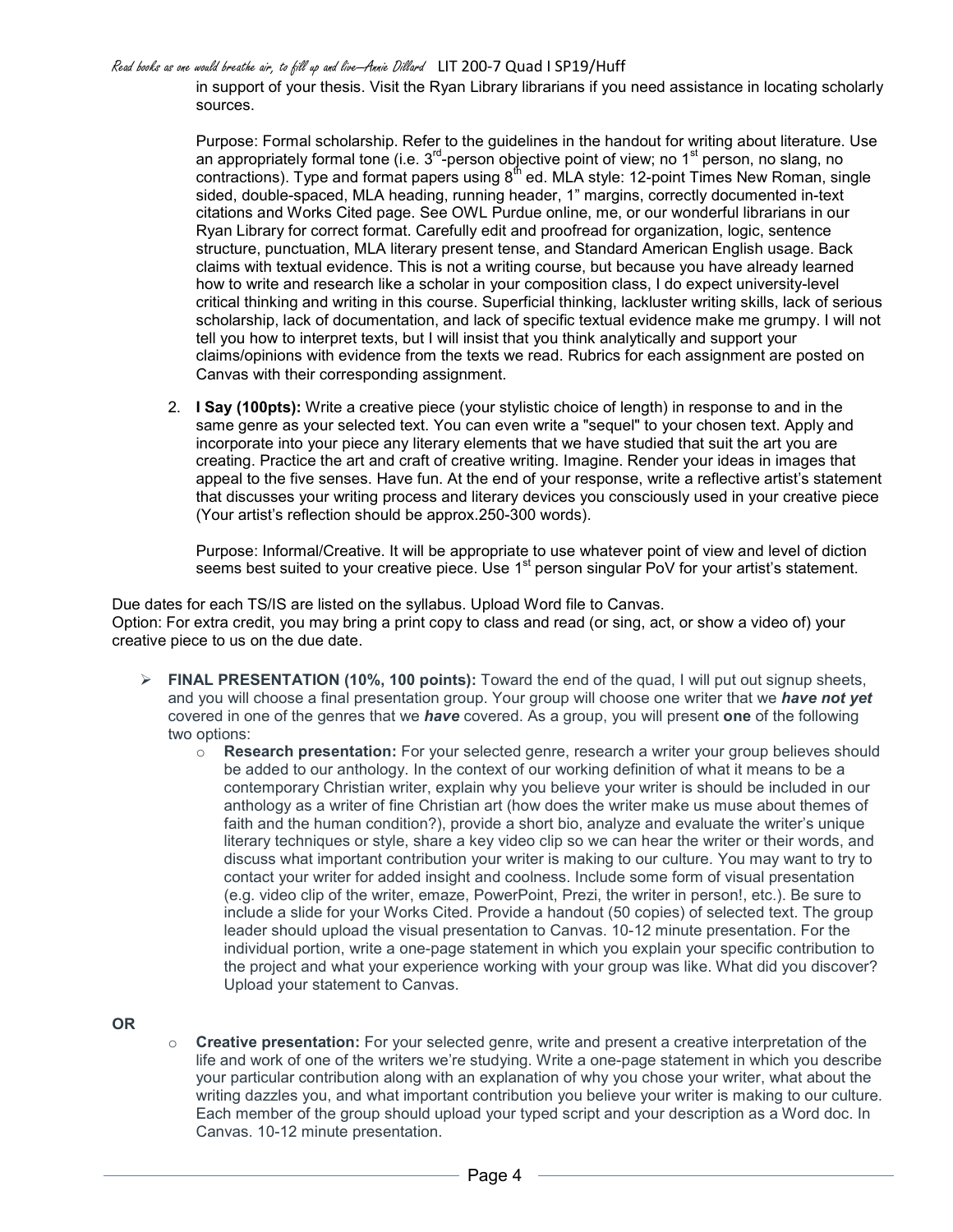#### Read books as one would breathe air, to fill up and live—Annie Dillard LIT 200-7 Quad I SP19/Huff

**FINAL EXAM (150 points, 15%):** "Take-home" Canvas quiz of literary terms and examples from course readings + 2 short essays in which you will draw on relevant course readings and content to articulate your definition and defense of contemporary Christian writers + one final short reflection. Open notes and texts. Computer and Internet are required. 2.5 hours outside of class time.

#### **PLNU ATTENDANCE AND PARTICIPATION POLICY**

Regular and punctual attendance at all classes is considered essential to optimum academic achievement. If you miss more than 10% of class meetings (1.5 class periods), I may file a written report, which may result in your de-enrollment. If you are absent more than 20% (3 class periods), you may be de-enrolled without notice until the university drop date or, after that date, receive the appropriate grade for your work and participation. See [Academic Policies](http://catalog.pointloma.edu/content.php?catoid=18&navoid=1278) in the Undergraduate Academic Catalog. In addition to excellent attendance and punctuality, your *engagement* with the course, your classmates, and me is essential and is worth 10% of your grade. Active engagement means that you will to come to class fully prepared to discuss and engage with the readings and the ideas of your peers. I will expect you to contribute voluntarily, frequently, and insightfully to discussions. Distracted attention of any kind during lectures, activities, discussions, videos, or presentations will count as an absence and will reduce the points possible. In the event of absence for ANY reason, you are responsible for ANY information or class content missed. It is your responsibility to consult Canvas or to contact a classmate for any missed handouts, notes, or content for the session missed. Do not email me with any nonexcused requests for missed content or extensions on assignment due dates. A courtesy email to notify me of your absence is appreciated but not required.

## **ASSIGNMENTS, INCOMPLETES, AND LATE ASSIGNMENTS**

Assignments are 100% required. Unless otherwise posted on Canvas, all assignments are to be submitted/turned in by the beginning of the class session when they are due. Points possible for late submissions will be reduced 10% for each day past the due date. Incompletes will be assigned only in extremely unusual circumstances. Absence from class does not mean you can turn in an assignment late. Emails requesting extensions will not be answered unless you have a documented emergency. You must still submit your work by the due date even if you are not in class on that day.

# **EXTRA CREDIT TO EXTEND THE CONVERSATION**

**Literary Events:** Feel free to attend other writing events (lecture, workshop, reading) at PLNU or around town. For up to two events, write a 1-2 page analysis/reflection evaluating the event in light of themes discussed in class. Due within one week of the event. 5 points per event, up to 2 events. **Attendance at PLNU's Writer's Symposium by the Sea in February is strongly encouraged. Come meet one of our writers: Christian Wiman!**

**Facebook Post:** Message one writer about whom you have written a reflection or creative analysis. Write a brief message of introduction, and attach your paper. Take a screenshot and show me for 5 points. Earn another 5 if you can prove an ongoing positive conversation with your writer.

**"I Say" Presentation:** On the days that TB's are due, you may read the creative piece (or an excerpt) you wrote (not to exceed 5 minutes). 5 points each.

#### **STUDENT ATHLETES**

Any student athlete who is going to miss a class due to team obligations must speak with me and present official documentation by the end of Week 2 or as soon as the game schedule is posted. These absences will be excused, but assignments must still be submitted on their scheduled due dates.

#### **CANVAS**

It is your responsibility to check your Canvas account often for announcements, course material, forms, handouts, videos, postings, and messages. This is the primary way outside of class to access course materials, submit assignments, and communicate with each other. **NOTE: The Canvas grade book calculates the percentage of assignments that have been graded, but it does not give an accurate view of your "running total" score in the class. You should not rely on it as a final reflection of your grade. I suggest you keep track of the points you earn out of 1,000 points possible.**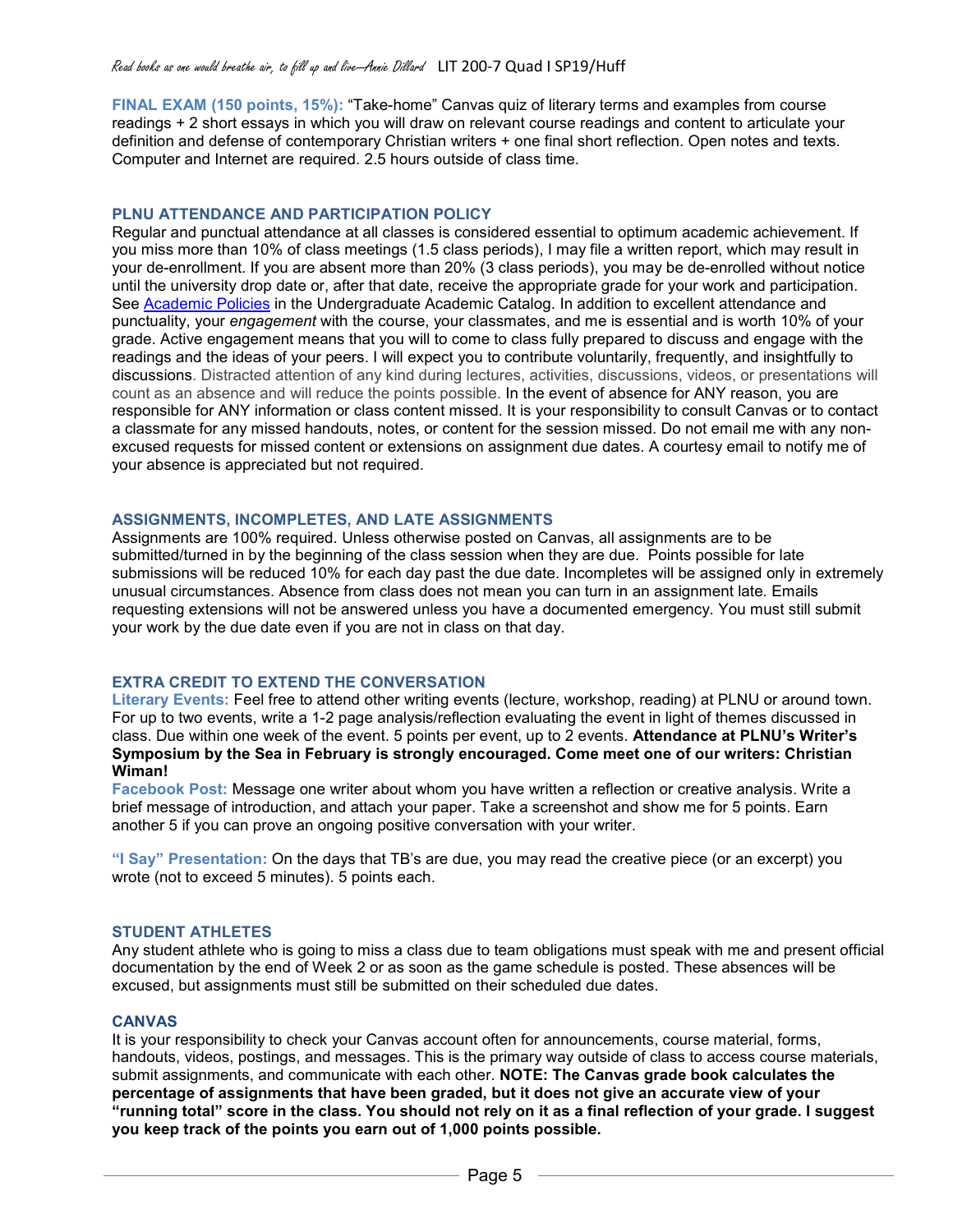#### Read books as one would breathe air, to fill up and live—Annie Dillard LIT 200-7 Quad I SP19/Huff **ELECTRONIC DEVICES**

You may bring your laptop or Smartphone to class. You will need it for some but not all in-class activities. BUT, until I give direction for use, all electronic devices must be silenced or turned off before the start of class. If during class you are seen texting, tweeting, checking email or Facebook, listening to music, or conducting any activity not related to the class activity at the moment, I will mark you absent for that day. Unauthorized use of technology is not the place for the classroom. There will be times when you will be allowed to use technology, and these will be announced ahead of time.

## **COMPUTER OR PRINTER PROBLEMS**

Problems with technology happen. However, you should always back up your files. If your computer crashes and you are unable to produce a copy of your work by the beginning of class, your paper will be late. Do not leave printing your assignments until right before class. If your printer breaks and you are unable to produce a hard copy of your work at the beginning of class, you must still upload it to Canvas. An electronic submission will not take the place of a hard copy. You must produce a hard copy and deliver it to me in class no later than the next session.

#### **STUDENT CONDUCT**

As a valued member of a community of learners, you have an obligation to be responsible and respectful to classmates and the instructor and to ensure that the exercise of your freedom of expression does not impinge on the rights of others in their quest for learning. In addition, you must acknowledge the responsibility of the professor to create and preserve an environment conducive to the learning of all students. The instructor has the responsibility and authority to maintain appropriate student behavior. The instructor is also responsible for maintaining standards of academic performance established for this course.

## **COMMITMENT TO DIVERSITY AND NON-DISCRIMINATION**

This classroom will be a safe environment that is 100% free of discriminatory acts and bias. Cultural sensitivity will be strongly encouraged as you grow as contributors to the academic conversation and to the conversations in your life beyond the university. We will at all times practice the stated Core Values for PLNU:

- A willingness to hear and learn from many diverse voices is foundational to a Christian liberal arts education and prepares students to become truly educated people, equipped to live in a diverse society and world.
- It is through the inclusion and experience of others from diverse backgrounds and points of view that we often begin to see dimensions of truth previously unseen by us.
- Diversity not only enriches the educational endeavor, it is critical to it.
- Reporting Discrimination & Bias Incidents: If you witness or experience an incident that could be considered unfair, biased, or discriminatory, please contact the Chief Diversity Officer, Dr. Jeffrey Carr, at [diversity@pointloma.edu,](mailto:diversity@pointloma.edu) (619) 849-2484, or by visiting Room 306 in Nicholson Commons. You can also use the main institutional reporting form to advise us of the incident.

#### **PLNU ACADEMIC HONESTY POLICY**

You will demonstrate academic honesty by doing original work and by giving appropriate credit to the ideas of others. Academic dishonesty is the act of presenting information, ideas, and/or concepts as your own when they are the results of someone else's creativity and effort. If I believe you have failed to correctly cite or have plagiarized another's work—in whole or in part, intentional or not—or if I detect any academic dishonesty, I may give you zero points for that assignment or exam, or, depending on the seriousness of the offense, for the course. I will follow and you may appeal using the procedure in the university Catalog. See [Academic Policies](http://catalog.pointloma.edu/content.php?catoid=18&navoid=1278) for definitions of kinds of academic dishonesty and for further policy information.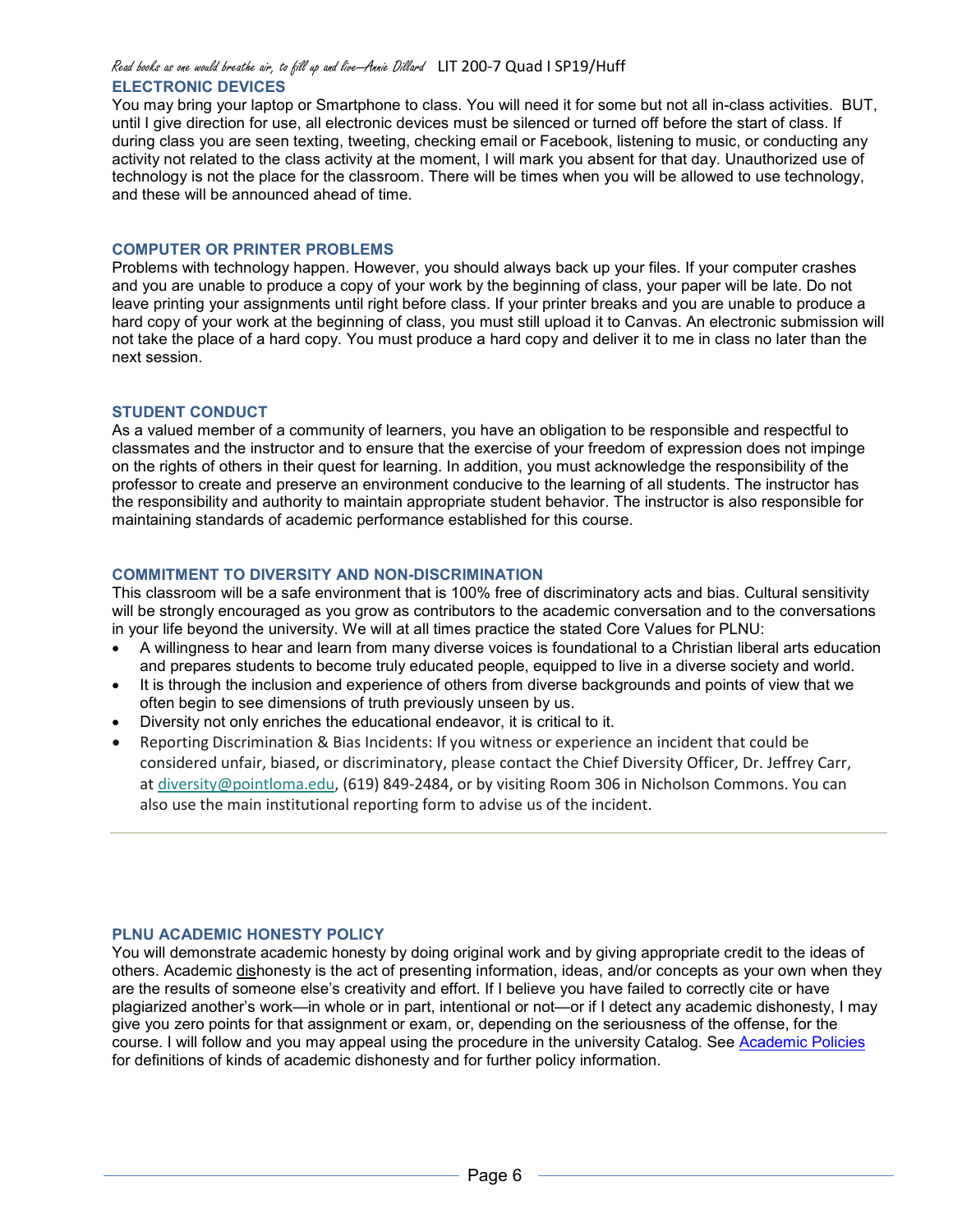Read books as one would breathe air, to fill up and live—Annie Dillard LIT 200-7 Quad I SP19/Huff **PLNU ACADEMIC ACCOMMODATIONS POLICY**

If you have a diagnosed disability, please contact PLNU's Disability Resource Center (DRC) within the first two weeks of class to demonstrate need and to register for accommodation by phone at 619-849-2486 or by e-mail at [DRC@pointloma.edu.](mailto:DRC@pointloma.edu) See [Disability Resource Center](http://www.pointloma.edu/experience/offices/administrative-offices/academic-advising-office/disability-resource-center) for additional information.

## **SUPPORT**

You may count on my expertise and support to help you meet your course goals. However, I cannot support lack of planning or effort. Neither can I think for you. If you need assistance or feedback on any aspect of the course that is not addressed in class, I will be happy to meet with you before or after class to discuss your concerns and needs and to provide guidance and feedback. If you desire a longer session, you may drop in during office hours or schedule an appointment. For additional support, you are strongly encouraged to consult [Tutorial Services](http://www.pointloma.edu/experience/offices/student-services/tutorial-services/services) or any of [Ryan Library's librarians.](http://www.pointloma.edu/ryanlibrary)

## **FINAL EXAMINATION POLICY**

Successful completion of this class requires taking the final examination **on its scheduled day**. The final examination schedule is posted on the [Class Schedules](http://www.pointloma.edu/experience/academics/class-schedules) site. No requests for early examinations or alternative days will be approved.

#### **PLNU COPYRIGHT POLICY**

Point Loma Nazarene University, as a non-profit educational institution, is entitled by law to use materials protected by the US Copyright Act for classroom education. Any use of those materials outside the class may violate the law.



"I finished my memoir."